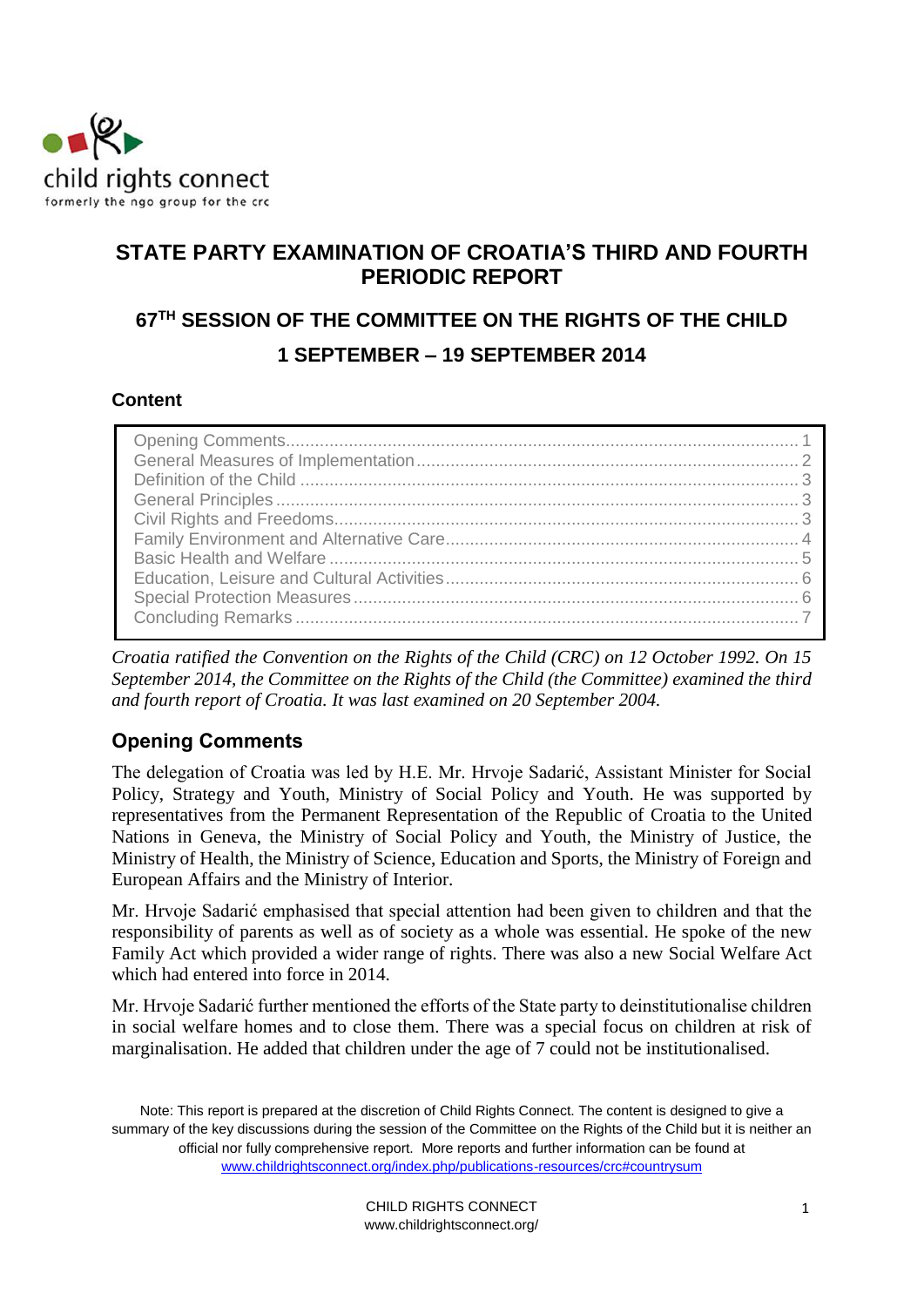Mr. Hrvoje Sadarić also described the aim of the State party to have a child friendly justice system with a priority given to out of court settlements such as compensations.

Ms. Aseil Al-Shehail and Ms. Renate Winter, the Country Rapporteurs, welcomed the delegation and underlined the tremendous efforts that had been made in particular as far as legislation was concerned.

# <span id="page-1-0"></span>**General Measures of Implementation**

### *Legislation*

The Committee expressed concerns about the implementation of the numerous laws that had been adopted. It added that there was an absence or inefficiency in the monitoring and evaluation of the application of laws. The delegation explained that for each law there were generally 10 to 15 by-laws which included the appropriate monitoring mechanisms. It further specified that the Ministry of Justice had set up working groups which monitored the implementation of newly drafted laws for 6 to 8 months since their entry into force.

#### *Coordination and monitoring*

The Committee asked if there would be a national action plan. The delegation responded that the National Strategy for Children's Rights was being adopted this month and would oblige Ministries to develop an action plan as well as centralise the collection of data.

The Committee emphasised that the Croatian Office of the Ombudsman was one of the few independent bodies in the whole region and asked how this would be guaranteed in the future. The delegation assured that there was no intention to reform the Office of the Ombudsman and underlined the current good collaboration.

#### *Dissemination and training*

The Committee asked if there had been any awareness raising on the Optional Protocol to the Convention on the Rights of the Child on a Communications Procedure. It also noted that judges had been trained on the CRC and asked how other stakeholders were being targeted. The Committee further enquired about the dissemination of the CRC among children in particular in rural areas. The delegation acknowledged that the CRC was not an obligatory course in schools. It explained that over the last two years an experimental curriculum on civil education was tested in 12 schools with great results. The delegation assured that teachers received training.

The Committee also asked if the General Comment 12 on the right of the child to be heard and the General Comment 14 on the right of the child to have his or her best interest taken as a primary consideration had been implemented as well as translated into Croatian. The delegation did not respond to this question.

The Committee asked about the training and capacities of social welfare experts. The delegation answered that it was a legal obligation for social welfare experts to receive continued specialized training, such on children with learning disabilities.

#### *Data collection*

The Committee underlined that the lack of disaggregated and comparative data. The delegation responded that the National Strategy for Children's Rights would lead to the centralisation of data.

### *Budget*

The Committee took note of the austerity measures in the State party and asked if their impact on children had been studied. The delegation stated that the budget cuts would not affect the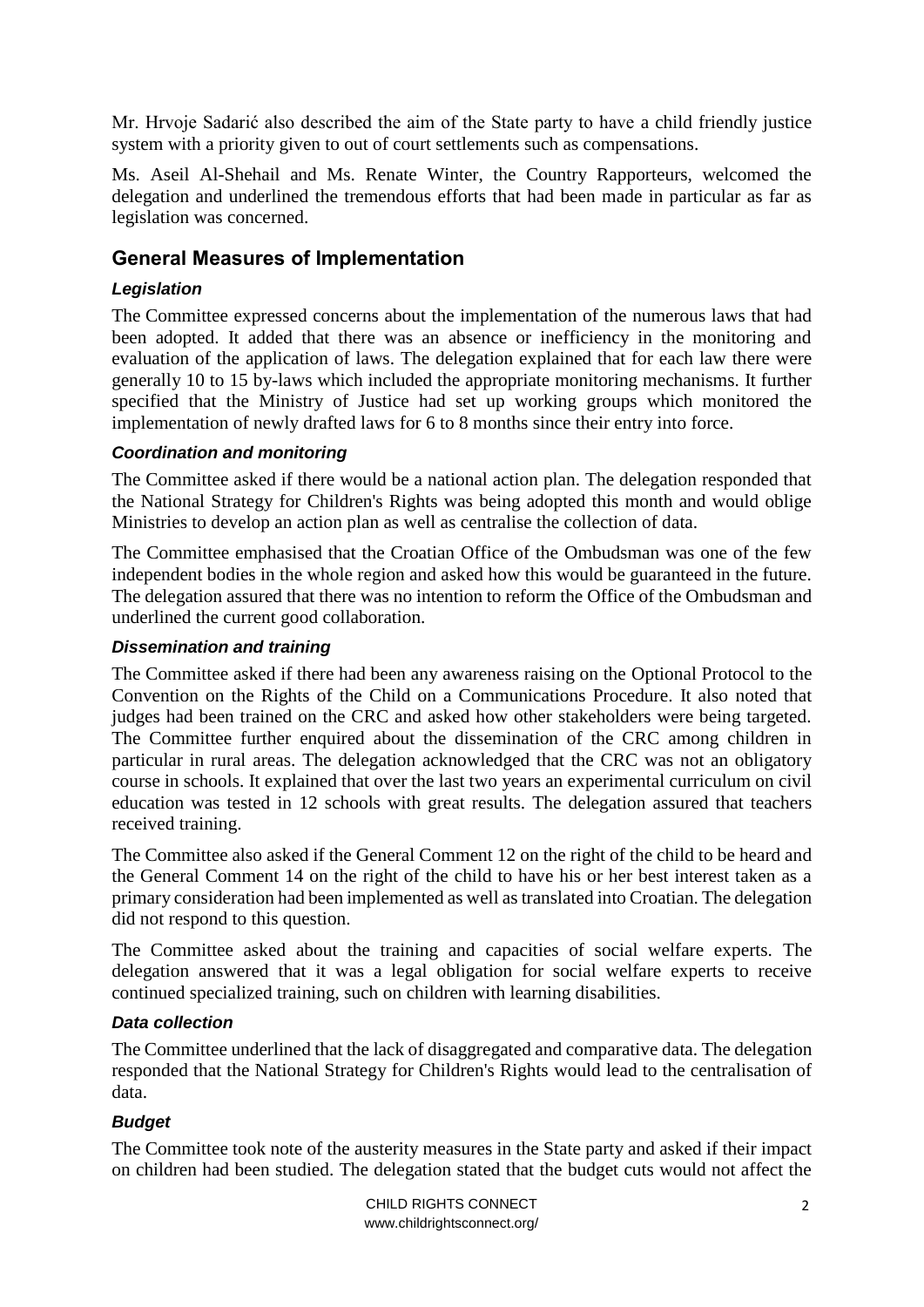funds allocated for children. It added that it would suggest to the government to undertake an impact study of austerity measures.

# <span id="page-2-0"></span>**Definition of the Child**

The Committee said that the definition of the child was in line with the CRC but noted that there was incomplete information on voting ages and other key thresholds. The delegation did not respond to this question.

# <span id="page-2-1"></span>**General Principles**

### *Non – discrimination*

The Committee underlined a general level of intolerance within the population of the State party. It asked what measures had been taken to fight discrimination in schools and how many cases of discrimination against Roma children existed. The delegation answered that no distinction was made between Croatian and Roma children and that they all had access to education regardless of their origin. It added that every year there was a growing number of Roma children in every education level. There were also Roma assistants to help Roma children in lower grades. The delegation further explained that Roma minorities had access to all social benefits.

The Committee welcomed good practices of inclusion of children from different backgrounds and underlined the need for more joint activities. The delegation acknowledged that in the past there had been problems in Vukovar between Serbs and Croats but emphasised that children were schooled together. The Constitutional Act on the Rights of National Minorities and the Act on Education in the Language and Script of the National Minorities guaranteed Serbian children the possibility of being taught in their mother tongue. The delegation added that children from different backgrounds worked on projects and extracurricular activities together. It further spoke of an online campaign to eliminate hate speech.

#### *Respect for the views of the child*

The Committee was concerned that judges did not consider children's voices in judicial proceedings. It asked about the measures that had been taken to ensure that children's views are taken into account. The delegation emphasised that the Act on Primary and Secondary School Education stipulated that children needed to participate in the life of the school and the community. It added that children had the right to participate in discussions where their rights were concerned.

### *Right to life, survival and development*

The Committee asked about measures taken to improve road safety. The delegation described the National Programme of Road Safety 2012-2020 which encompassed prevention programmes such as child friendly material and police officers visiting first grade classes. It underlined that in 2004 there were 58 deaths while in 2013 there were 6 fatalities. The delegation further said that it was a strategic goal to promote school traffic units.

# <span id="page-2-2"></span>**Civil Rights and Freedoms**

### *Corporal punishment*

The Committee highlighted that discipline was used in schools through various forms of punishment. It asked if there had been any awareness raising against the use of corporal punishment in particular. The delegation stated that the government was against corporal punishment of any kind. Even if corporal punishment was not defined in the State party's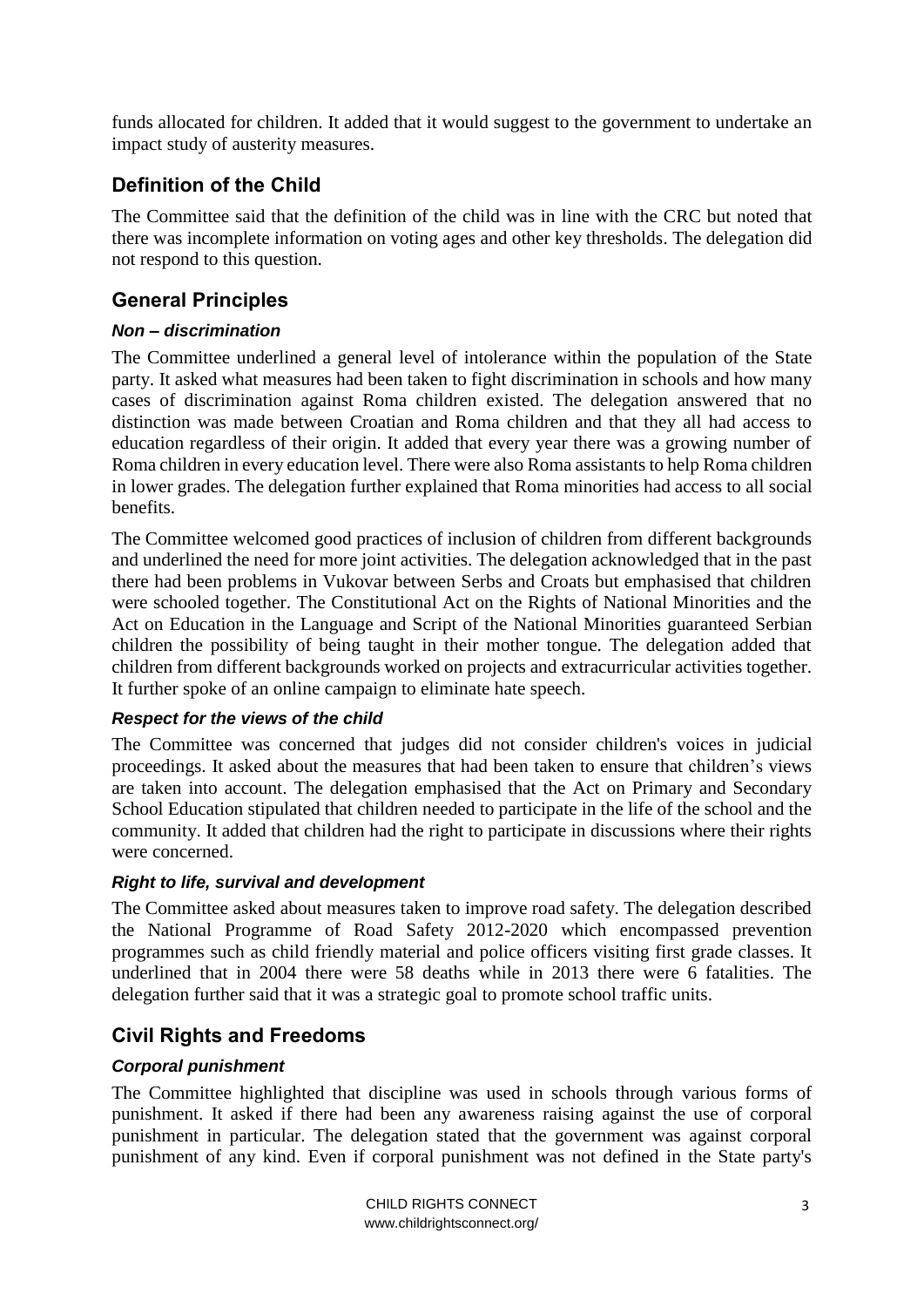legislation, it was considered to be physical assault. The delegation added that teachers received training on violence and most schools had ethic codes as well as preventive programmes.

#### *Child abuse*

The Committee was concerned about peer-to-peer violence. The delegation responded that violence was being monitored and data was available. Each case was dealt with by experts on youth. It also mentioned the "Leading a Life without Violence" activity which was interdisciplinary and adapted to children. Relevant professionals were trained on peer-to-peer violence as well as domestic violence. In particular, 4,000 police officers had been trained through 417 workshops on domestic violence that also included a component on the right to be heard. Programmes on communication skills and peaceful resolution of conflicts were also provided to parents and children with behavioural problems.

The Committee welcomed the Family Act's legal obligation that every person report cases of child rights violations to the competent authorities. The delegation explained that a failure to report was a criminal offence and was considered to be a form of complicity. It added that there were more and more reports submitted by neighbours and healthcare professionals. In the social welfare system, institutions had to take action if they had received a report of a violation. The delegation also specified that Article 178 of the Criminal Code led to a sentence ranging between 6 months and 5 years for any abuse. It further spoke of the standard operating measures to deal with domestic violence and the 320 specialised officers for youth. They received a 7 day training which covered international obligations and interviewing techniques.

The provisions of Article 93 of the Family Act gave the responsibility to parents to monitor their children during nightly outings. The police could contact the parents if their child was found unescorted in the street at night.

The Committee spoke of reported cases of institutionalised children with mental disabilities who had been subjected to inhumane treatments in psychiatric wards. The delegation acknowledged the incident of children being attached to their beds. It explained that there had been an investigation.

#### *Freedom of thought, conscience and religion*

The Committee underscored that freedom of religion was guaranteed in legislation but not upheld in schools. The population being 80 per cent Catholic, children who did not attend religion classes were subject to discriminatory behaviours.

#### *Access to information*

The Committee asked about the training given to children on information technologies and if they were used to facilitate participation. The delegation described the e-citizens project which enabled to make administrative demands and enquiries through the internet. It added that the State party was part of the pilot programme to enable children to have smart phones and be constantly in contact with their teachers.

#### *Birth registration*

The Committee enquired about the fees for birth registration and how they affected the Roma population. The delegation answered that the financial situation of Roma families was taken into consideration for fees as was the case for all Croatian citizens.

# <span id="page-3-0"></span>**Family Environment and Alternative Care**

*Family support*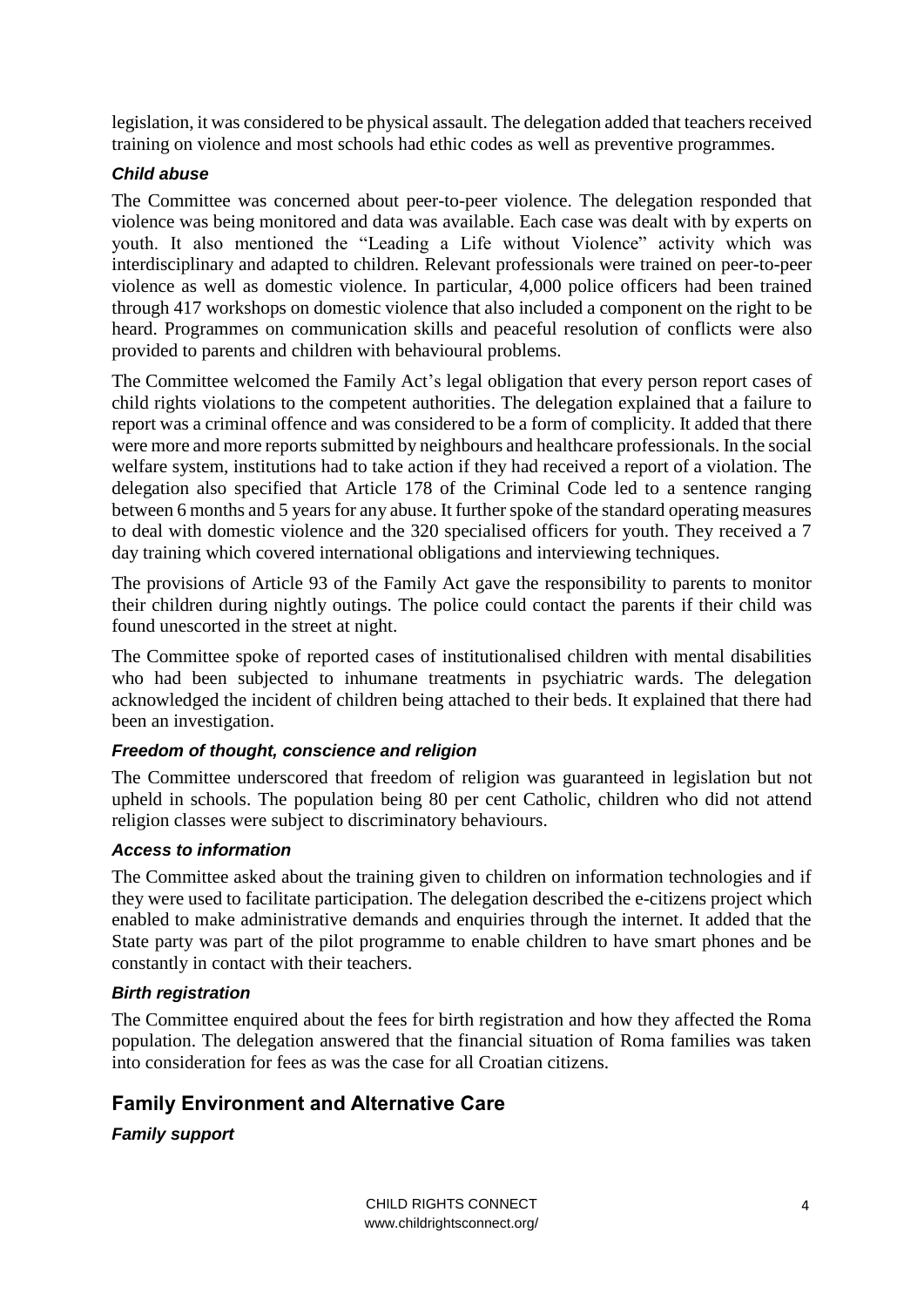The Committee underlined that there was a lack of adequate policies in the business sector for working mothers. The delegation responded that there were discussions around the draft National Family Policy to include obligations for the business sector to favour families.

It added that a reform was underway to free social welfare experts from administrative tasks through one stop shops in order to make them more available and effective.

#### *Institutions and family-based care*

The Committee noted the efforts by the State party to deinstitutionalise children and enquired about the modernisation of the subsisting institutions. It further sought information on the support given to children after they had left institutions. The delegation said that foster care was prioritised especially for vulnerable children. The Family Act provided professional help and support for parents as well as professional care for children. The delegation added that 250 children left institutions every year. They received a monthly allowance and, with the cooperation of civil society, accommodation, skills and jobs were provided.

### *Adoption*

The Committee was concerned that the adoption procedure was very long and noted that children with disabilities could not be adopted. The delegation responded that the State party aimed to increase the number of adoptions of children in need.

# <span id="page-4-0"></span>**Basic Health and Welfare**

#### *Health services*

The Committee raised concern about the lack of staff to deal with malignant diseases. It further noted that the visiting hours in hospitals were limited for parents. The delegation underlined that there were efforts being made to ensure a more human treatment in hospitals. It added that children's clinics employed the highest level of healthcare personnel and therapists. The delegation further explained that parents had the right to stay at the hospital and if there were insufficient spaces they received money to stay in a hotel in the vicinity.

The Committee enquired about the confidentiality between patients and medical staff and pointed out that parents and children did not receive sufficient information on their rights. The delegation answered that a parent had the right to be informed about the results of a medical procedure and the names of the professionals who undertook it. A parent also had the right to a second opinion. The consent for medical procedures had to be signed by the legal guardian of the child. If the patient and the legal guardian differed in opinion, the Social Welfare Centre was called upon.

### *Breastfeeding*

The Committee welcomed the increase in breastfeeding rates but asked why there was still advertisement for infant formula. The delegation responded that a group of nurses was gathering women to conduct focused group discussions on issues related to breastfeeding. About advertisement of infant formula, the Ministry of Health had prohibited the distribution and advertising of infant formula in hospitals. The delegation acknowledged that there was advertising for infant formula in pharmacies and shops, but pointed out that the government continued to raise awareness and remove aggressive advertising.

#### *Drug and substance abuse*

The Committee noted the increase in alcohol consumption among girls and asked about the measures being taken to prevent it. The delegation explained that there were prevention activities and awareness raising about the risk of drug and substance abuse. The Ministry of Justice targeted bars and shops. The delegation further spoke of the programme "Alcohol and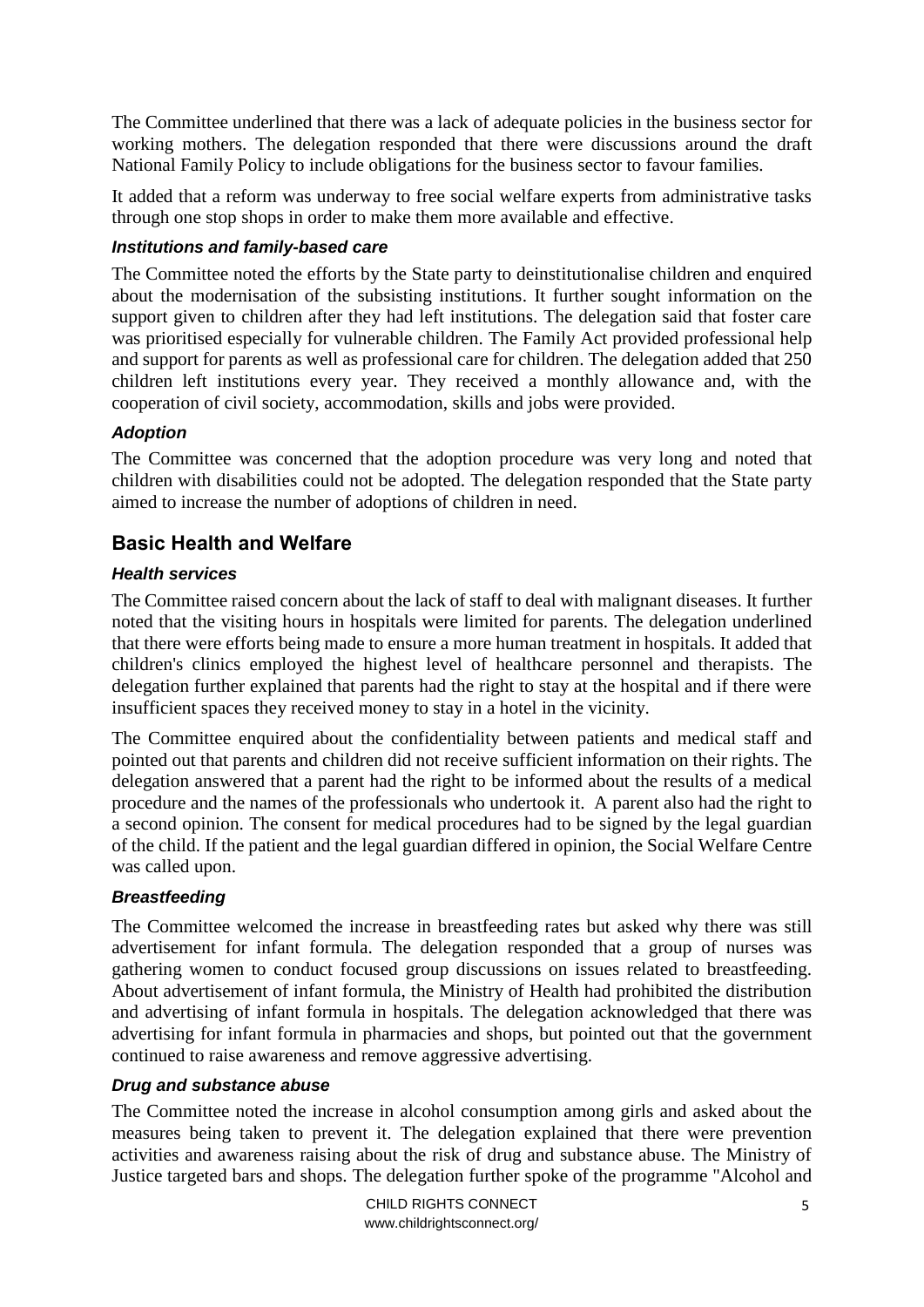young people - alcohol is not cool," which targeted parents and professionals working with youth.

# <span id="page-5-0"></span>**Education, Leisure and Cultural Activities**

#### *Pre-school education*

The Committee noted that working parents were given a priority access to early childhood care. The delegation explained that pre-school education was not mandatory but it was made available. It was under the jurisdiction of local administrations and depended on their funds. The delegation added that large companies had kindergarten facilities.

The Committee enquired about the monitoring of the quality of home based care. The delegation responded that unemployed women had been given the possibility to become nannies which enabled to provide early childhood care in local communities with insufficient funds for kindergarten facilities. The Act on Nannies from 2013 gave the possibility to have professional and qualified personnel. The delegation added that there was a registry of nannies and parents had the role of supervision. They could contact one of the 19 family centres which were responsible for nannies.

#### *Children with disabilities*

The Committee highlighted the limitations in inclusive education in rural areas. It further asked if children with disabilities were segregated at the pre-school level. The delegation responded that children with disabilities were integrated and had services given to them according to their disability. It also underlined that there was a team of professionals to take care of their needs. Children with severe difficulties were placed in a separate specialised school. There were 25 such schools and 98 schools had the infrastructure to ensure inclusive education. The delegation added that in inclusive classes there was a limit of 28 pupils.

#### *Leisure and cultural activities*

The Committee underlined that there were no regulations for the design and construction of playrooms. It also underscored that after school activities were not free and the existing offer was limited. The delegation did not respond to this question.

# <span id="page-5-1"></span>**Special Protection Measures**

#### *Juvenile justice*

The Committee welcomed the efforts to make the penal process more child friendly but underscored that this was not the case for administrative proceedings. It enquired about the assistance given to children during divorce proceedings and to child witnesses. The delegation responded that the recent Juvenile Courts Act required the recording and filming of all interviews. This enabled the child to not be present during court proceedings. The delegation explained that children had a legal representative and that there was a list of attorneys who could represent minors. It emphasised that legal professionals received a multidisciplinary training on international provisions. It added that the Juvenile Courts Act prohibited the publication of any cases involving children.

The Committee highlighted the inadequate conditions of children in detention. The delegation answered that everything was being done to ensure the separation of children and adults. It also spoke of alternative measures to detention, such as the placement in social welfare institutions. There were currently 5 girls in such institutions.

#### *Refugees and asylum seekers*